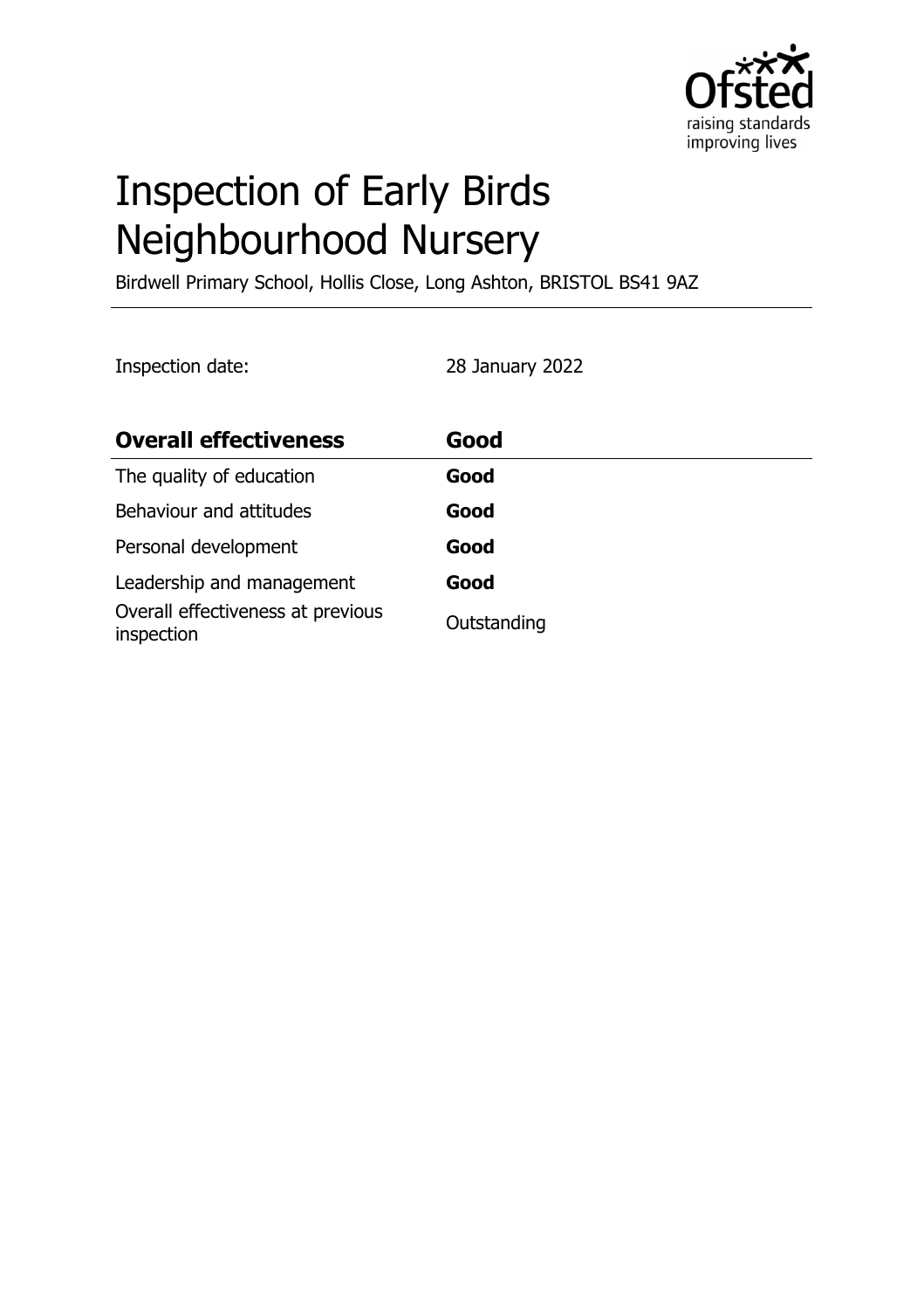

# **What is it like to attend this early years setting?**

#### **The provision is good**

Children are happy and excited as they arrive at nursery. Staff greet children positively and help them to settle quickly. Children are keen and curious to explore the resources that staff provide. Older children form good friendships with the other children in the nursery. They play imaginatively and giggle together as they dress up. Younger children form close relationships with their key persons and other staff working with them. They enjoy doing action songs and they snuggle into staff for comfort. Children learn to be independent at managing their own needs and staff support this well. For instance, older children manage their own personal hygiene and they serve their own food and drinks at mealtimes. Even the youngest children learn to be independent. They confidently get themselves a tissue to wipe their own nose.

All children behave well. They listen to staff and are keen to help tidy away the toys when staff tell them to. Children develop useful skills in readiness for starting school. They concentrate well and can focus and engage in activities that require them to listen and take turns.

#### **What does the early years setting do well and what does it need to do better?**

- $\blacksquare$  The nursery remained open during the COVID-19 pandemic restrictions to the children of key workers. Staff remained in contact with the families of the children who were not able to attend. They shared activities during this time to involve families in taking part. On returning to the nursery, staff worked closely with parents to help children to settle back in. Leaders recognise the longer-term impact that the COVID-19 pandemic has had on children and their families. They work with families to provide emotional support, especially as children first start attending the nursery.
- Leaders implement an ambitious curriculum which focuses on children's interests and what children already know to promote further learning. Leaders set high expectations for all children to learn and achieve. However, not all staff have a secure understanding of how to implement their curriculum consistently. At times, they do not recognise when some children need further support to extend their learning.
- Overall, the support in place for children with special educational needs and/or disabilities is good. Parents report that staff and leaders go above and beyond to access support for their children. Leaders access support from other professionals and swiftly put plans in place to ensure that children and their families have the help that they need.
- $\blacksquare$  Staff know the children well. They use good methods to observe and monitor children's development and provide experiences to engage them in learning. However, at times, staff do not use the information that they know and the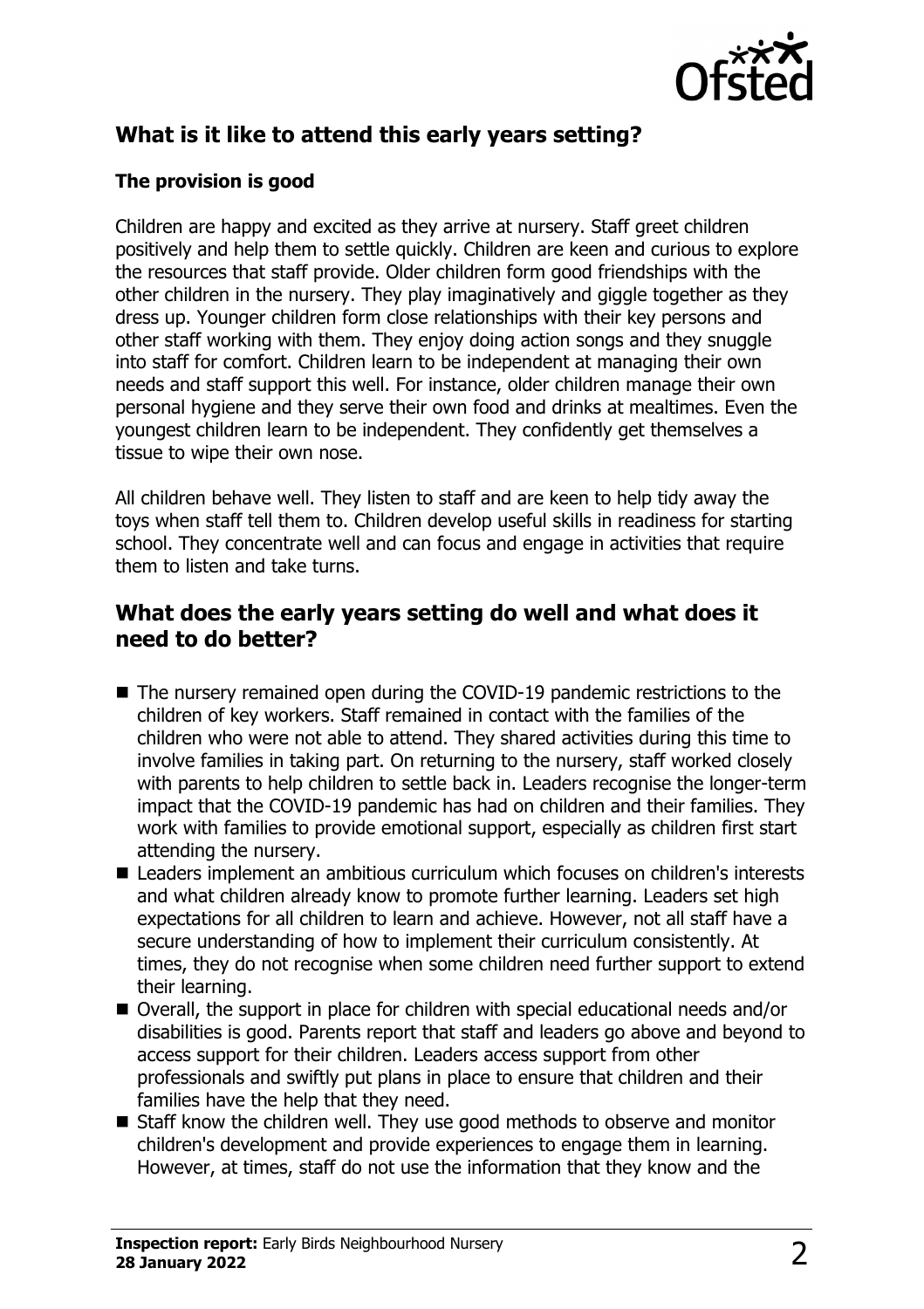

strategies in place to provide children with the guidance that they need. Some staff do not consider children's learning needs to fully engage children in play and learning.

- Staff working in the baby room are particularly skilled at extending children's vocabulary. They model language and introduce new words that build on what children already know. Staff repeat and reinforce the language as children play alongside them.
- $\blacksquare$  Children develop their physical skills well and staff encourage them to take on challenges as they learn new skills. The youngest children learn how to climb the equipment in the garden as they watch and copy the older children. Staff excitedly praise children for challenging themselves as they successfully climb independently.
- $\blacksquare$  Children develop a love of songs and stories. They eagerly sit down to listen to stories with the group and they access books to look at independently during free play.
- Leaders ensure that additional funding that is accessed for children is used well to target children's specific needs and to close gaps in their learning.
- $\blacksquare$  Partnerships with parents are well established and strong. Parents say that they are very pleased with the care that their children receive. They report that their children love attending nursery.

# **Safeguarding**

The arrangements for safeguarding are effective.

Leaders follow good procedures to recruit staff safely and to monitor the suitability of staff, to ensure that adults working with children are suitable for their roles. Leaders and staff have a good understanding of their responsibilities to keep children safe. Leaders ensure that staff have a good understanding of the nursery's safeguarding procedures, and they keep their training up to date. Staff are aware of the indicators that may suggest that a child is at risk of harm, and they know how to act on their concerns. Staff carry out risk assessments and they supervise children well as they play.

## **What does the setting need to do to improve?**

#### **To further improve the quality of the early years provision, the provider should:**

- $\blacksquare$  provide staff with support to further embed the curriculum, to offer children more challenge and to extend their learning further
- $\blacksquare$  implement the strategies in place consistently to support all children to engage and be involved in activities.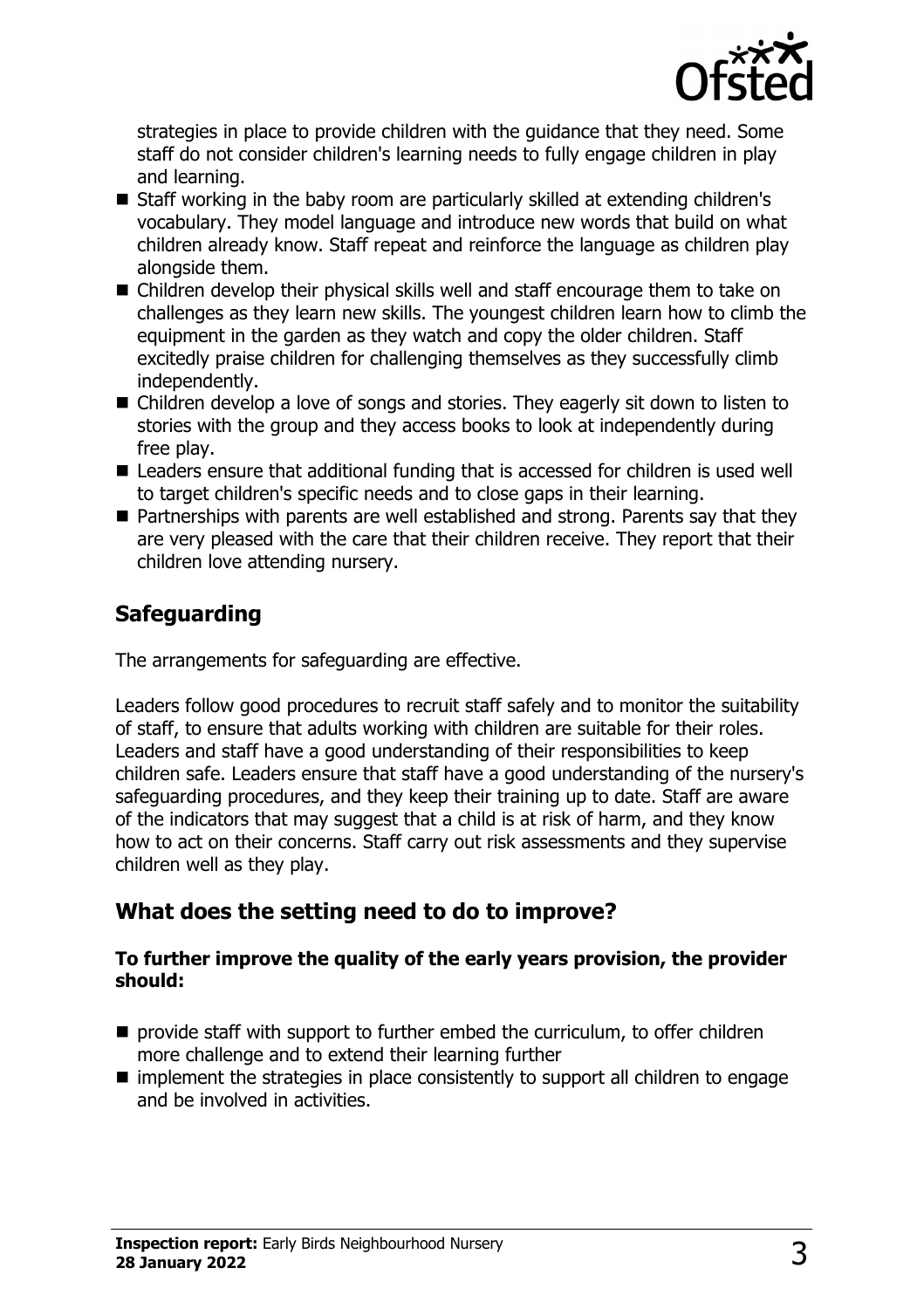

| <b>Setting details</b>                              |                                                                                      |
|-----------------------------------------------------|--------------------------------------------------------------------------------------|
| Unique reference number                             | EY344801                                                                             |
| <b>Local authority</b>                              | North Somerset                                                                       |
| <b>Inspection number</b>                            | 10124354                                                                             |
| <b>Type of provision</b>                            | Childcare on non-domestic premises                                                   |
| <b>Registers</b>                                    | Early Years Register, Compulsory Childcare<br>Register, Voluntary Childcare Register |
| Day care type                                       | Full day care                                                                        |
| Age range of children at time of<br>inspection      | $0$ to 4                                                                             |
| <b>Total number of places</b>                       | 62                                                                                   |
| Number of children on roll                          | 74                                                                                   |
| Name of registered person                           | North Somerset Council                                                               |
| <b>Registered person unique</b><br>reference number | RP902488                                                                             |
| <b>Telephone number</b>                             | 01275 395 359                                                                        |
| Date of previous inspection                         | 9 October 2013                                                                       |

### **Information about this early years setting**

Early Birds Neighbourhood Nursery re-registered in 2009 and is run by the North Somerset Council. The nursery operates from purpose-built premises in the grounds of Birdwell Primary School in the village of Long Ashton, North Somerset. The nursery opens each weekday, from 8am until 6pm, except for bank holidays and once a month when it is closed at 5pm for staff meetings. The nursery is also closed for up to five staff development days per year. There are 19 members of staff including the manager. Four members of staff hold an early years degree and 11 members of staff have a qualification at level 3 or above.

## **Information about this inspection**

**Inspector** Victoria Nicolson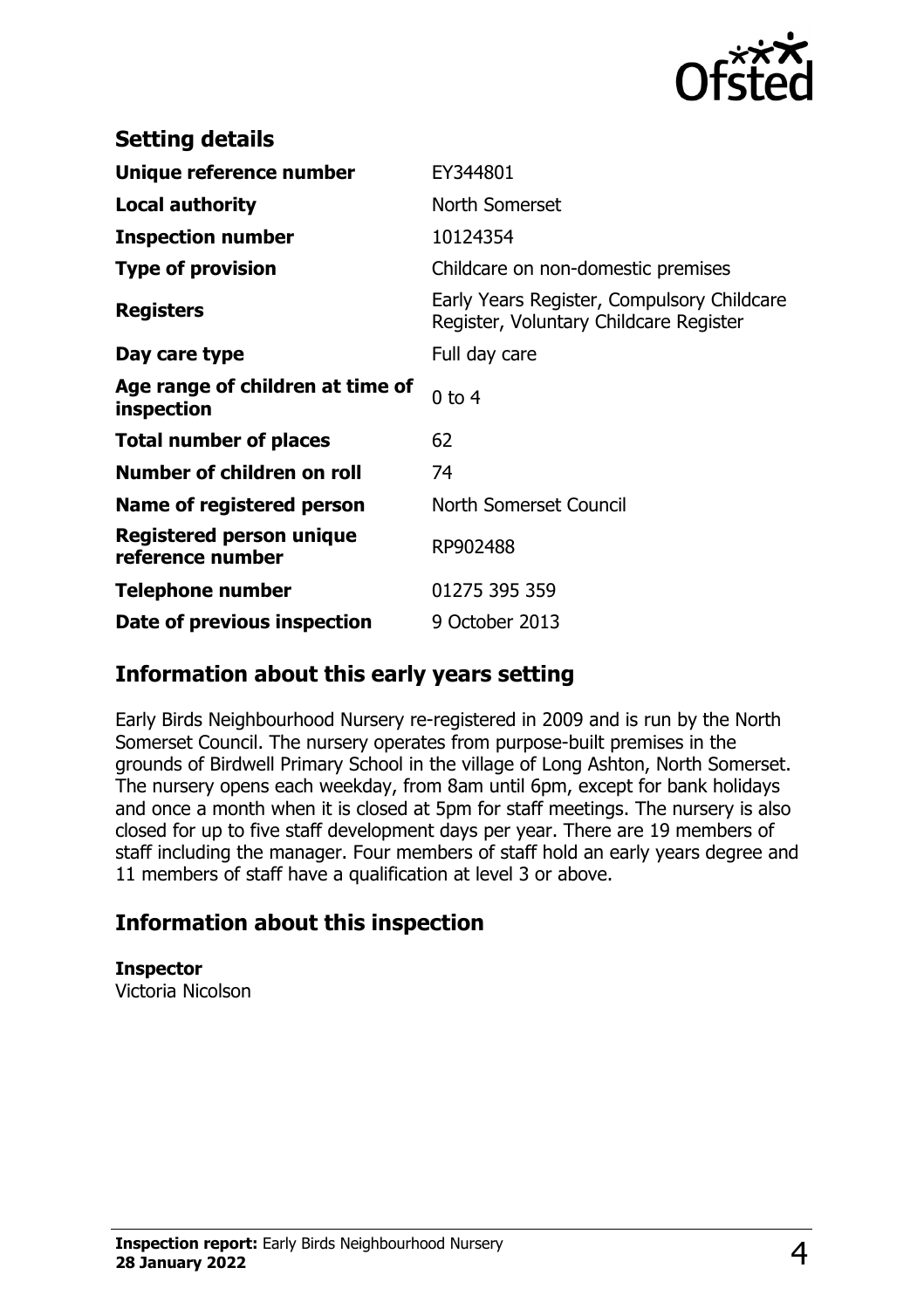

#### **Inspection activities**

- $\blacksquare$  This was the first routine inspection the provider received since the COVID-19 pandemic began. The inspector discussed the impact of the pandemic with the provider and has taken that into account in his evaluation of the provider.
- $\blacksquare$  The inspector carried out a joint observation of an activity with the manager.
- $\blacksquare$  A meeting was held with the leadership team to discuss the management of the setting.
- $\blacksquare$  The inspector observed the quality of the education being provided and assessed the impact that this was having on children's learning.
- $\blacksquare$  The manager took the inspector on a learning walk around the nursery. They discussed how the curriculum is organised and planned.
- $\blacksquare$  The inspector spoke to staff, parents and children at times throughout the inspection.

We carried out this inspection under sections 49 and 50 of the Childcare Act 2006 on the quality and standards of provision that is registered on the Early Years Register. The registered person must ensure that this provision complies with the statutory framework for children's learning, development and care, known as the early years foundation stage.

If you are not happy with the inspection or the report, you can [complain to Ofsted](http://www.gov.uk/complain-ofsted-report).